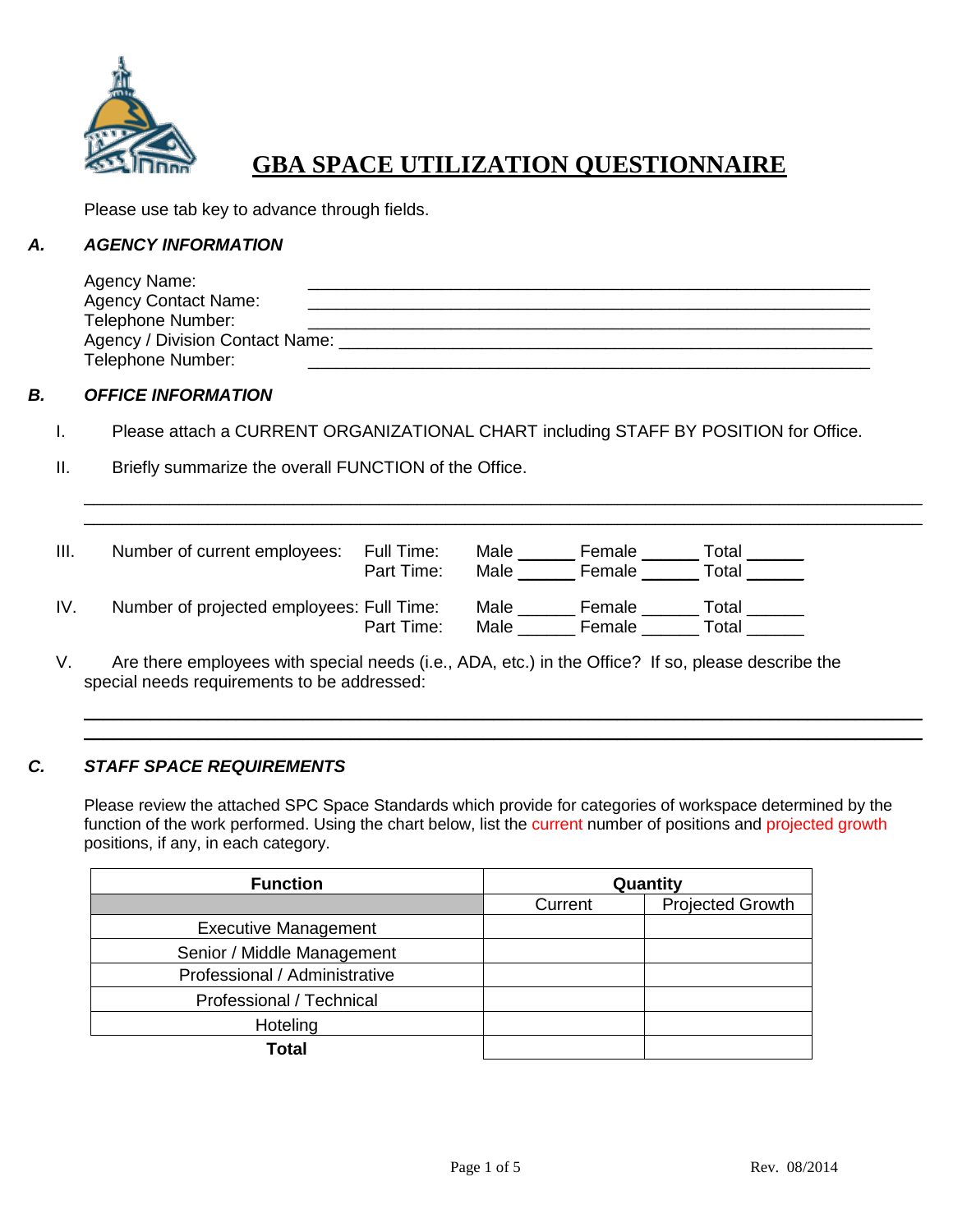I. This section describes the contiguous work relationships or adjacencies within your office. Using the legend below, indicate only the functions where contiguous work relationships are a critical factor.

| Priority                 |       | Reason                              |
|--------------------------|-------|-------------------------------------|
| A. Important to be close |       | 1. Extensive face-to-face contact   |
| B. No importance         |       | 2. Shared tasks/projects            |
| C. Must be separated     |       | 3. Shared files/equipment (specify) |
|                          |       | 4. Other (specify)                  |
| Group with               | Group | Priority/Reason                     |

1. \_\_\_\_\_\_\_\_\_\_\_\_\_\_\_\_\_\_\_\_\_\_ \_\_\_\_\_\_\_\_\_\_\_\_\_\_\_\_\_\_\_\_\_\_ \_\_\_\_\_\_\_\_\_\_\_\_\_\_\_\_\_\_\_\_\_\_ 2. \_\_\_\_\_\_\_\_\_\_\_\_\_\_\_\_\_\_\_\_\_\_ \_\_\_\_\_\_\_\_\_\_\_\_\_\_\_\_\_\_\_\_\_\_ \_\_\_\_\_\_\_\_\_\_\_\_\_\_\_\_\_\_\_\_\_\_

II. Shared Work Areas (i.e. hoteling)

Include the total number of office desks, equipment stations and tables typically shared by employees. This does not include individually assigned offices or work stations.

\_\_\_\_\_\_\_\_\_\_\_\_\_\_\_\_\_\_\_\_\_\_\_\_\_\_\_\_\_\_\_\_\_\_\_\_\_\_\_\_\_\_\_\_\_\_\_\_\_\_\_\_\_\_\_\_\_\_\_\_\_\_\_\_\_\_\_\_\_\_\_\_\_\_\_\_\_\_\_\_\_\_\_\_\_\_\_\_ \_\_\_\_\_\_\_\_\_\_\_\_\_\_\_\_\_\_\_\_\_\_\_\_\_\_\_\_\_\_\_\_\_\_\_\_\_\_\_\_\_\_\_\_\_\_\_\_\_\_\_\_\_\_\_\_\_\_\_\_\_\_\_\_\_\_\_\_\_\_\_\_\_\_\_\_\_\_\_\_\_\_\_\_\_\_\_\_

#### III. Shared Equipment

List any shared special equipment (i.e., servers, copiers, printers, facsimile, etc.). Please indicate the space requirements (counter/floor) for proper equipment operation.

| Equipment | <b>Total Number</b> | <b>Space Requirements</b> |
|-----------|---------------------|---------------------------|
|           |                     |                           |
|           |                     |                           |
|           |                     |                           |

#### *D. OFFICE GROUP FILES AND SHELVES*

GROUP FILES AND SHELVING refer to those which belong to the functional group as a whole. List those files that are for group or general use; do not include those which are part of any individual office or work station. Indicate the total number of cabinets by type in the appropriate column. Do not list units in individual offices or work stations. Secured

| Type of Filing or Storage | Size W x D                        | Quantity | Location | Secured<br>Cabinet | <b>OCCULCU</b><br>Enclosed<br>Room |
|---------------------------|-----------------------------------|----------|----------|--------------------|------------------------------------|
| 48" lateral               | 48" x 18"                         |          |          |                    |                                    |
| 36" lateral               | 36" x 18"                         |          |          |                    |                                    |
| <b>Letter Vertical</b>    | 15" x 29"                         |          |          |                    |                                    |
| <b>Legal Vertical</b>     | 18" x 29"                         |          |          |                    |                                    |
| Card files                | ,,,<br>" $\mathsf{X}$             |          |          |                    |                                    |
| Other:                    | ,,<br>$"$ v                       |          |          |                    |                                    |
| Other:                    | $^{\prime\prime}$<br>$\checkmark$ |          |          |                    |                                    |

#### *E. ANCILLARY/SUPPORT AREAS*

I. RECEPTION / WAITING AREA - Is a reception / waiting area required by your Office?  $Yes \Box No \Box$  Number of guests?  $\Box$  Indicate any special requirements:

\_\_\_\_\_\_\_\_\_\_\_\_\_\_\_\_\_\_\_\_\_\_\_\_\_\_\_\_\_\_\_\_\_\_\_\_\_\_\_\_\_\_\_\_\_\_\_\_\_\_\_\_\_\_\_\_\_\_\_\_\_\_\_\_\_\_\_\_\_\_\_\_\_\_\_\_\_\_\_\_\_\_\_\_\_\_\_\_ \_\_\_\_\_\_\_\_\_\_\_\_\_\_\_\_\_\_\_\_\_\_\_\_\_\_\_\_\_\_\_\_\_\_\_\_\_\_\_\_\_\_\_\_\_\_\_\_\_\_\_\_\_\_\_\_\_\_\_\_\_\_\_\_\_\_\_\_\_\_\_\_\_\_\_\_\_\_\_\_\_\_\_\_\_\_\_\_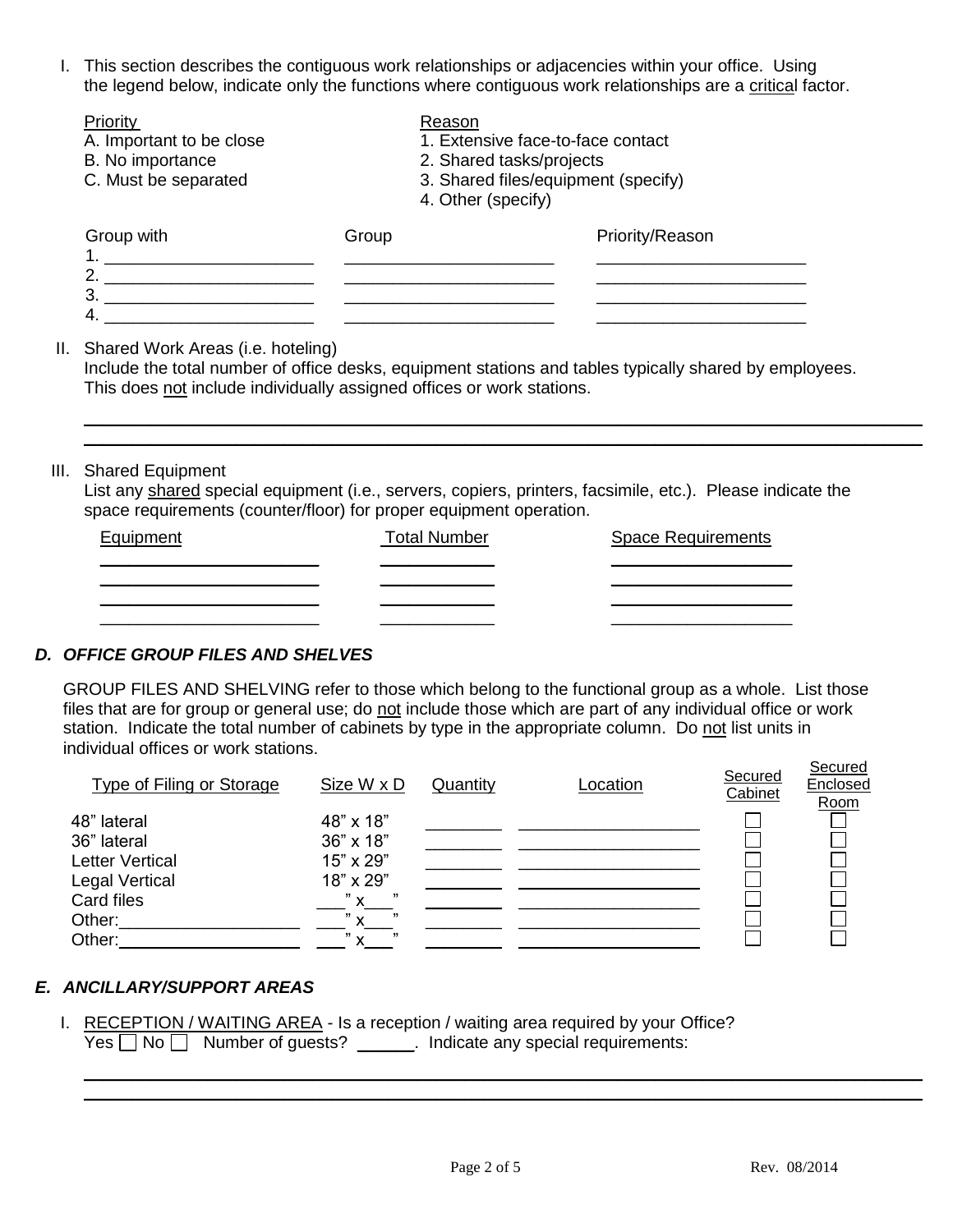II. Describe the frequency and volume of PUBLIC CONTACT with your Office. Describe your public access (i.e. services, meetings / training, vehicle parking needs, etc.):

| III. CONFERENCE / MEETING ROOMS - Is a conference / meeting room required by your Office?<br>Yes $\Box$ No $\Box$ What is the expected occupancy (participants)? _______. $\Box$ Tables / Chairs $\Box$<br>Chairs       |      |     |  |  |
|-------------------------------------------------------------------------------------------------------------------------------------------------------------------------------------------------------------------------|------|-----|--|--|
| IV. TRAINING ROOM - Is a training room required by your Office? Yes $\Box$ No $\Box$<br>What is the expected occupancy (participants)?                                                                                  |      |     |  |  |
| V. Can the Conference / Meeting Room and Training Room be combined? Yes $\Box$ No $\Box$                                                                                                                                |      |     |  |  |
| VI. KITCHEN / BREAK AREA - Is a kitchen / break area required by your Office? Yes $\Box$ No $\Box$<br>What is the expected occupancy (individuals)? ______.                                                             |      |     |  |  |
| VII. Special Purpose Room - List all requirements (i.e. storage, drug/paternity testing area, lactation room, etc.).<br>Please specify the use or purpose of the room, size, any equipment needs, security issues, etc. |      |     |  |  |
| Room/Area                                                                                                                                                                                                               | Size | Use |  |  |
|                                                                                                                                                                                                                         |      |     |  |  |
|                                                                                                                                                                                                                         |      |     |  |  |
|                                                                                                                                                                                                                         |      |     |  |  |

\_\_\_\_\_\_\_\_\_\_\_\_\_\_\_\_\_\_\_\_\_\_\_\_\_\_\_\_\_\_\_\_\_\_\_\_\_\_\_\_\_\_\_\_\_\_\_\_\_\_\_\_\_\_\_\_\_\_\_\_\_\_\_\_\_\_\_\_\_\_\_\_\_\_\_\_\_\_\_\_\_\_\_\_\_\_\_\_ \_\_\_\_\_\_\_\_\_\_\_\_\_\_\_\_\_\_\_\_\_\_\_\_\_\_\_\_\_\_\_\_\_\_\_\_\_\_\_\_\_\_\_\_\_\_\_\_\_\_\_\_\_\_\_\_\_\_\_\_\_\_\_\_\_\_\_\_\_\_\_\_\_\_\_\_\_\_\_\_\_\_\_\_\_\_\_\_

#### *F. SPECIAL CONDITIONS*

Does your Division / Office require any special features? If so, please indicate below.

- 1. Lighting
- 2. Physical Security
- 3. Heating, Cooling, Ventilation
- 4. Heavy Floor Loading
- 5. Back-Up Power
- 6. Raised Floor
- 7. Sound Proofing

Are there required work hours other than 8 a.m.  $-5$  p.m. / Monday – Friday? Yes  $\Box$  No  $\Box$ 

 $\Box$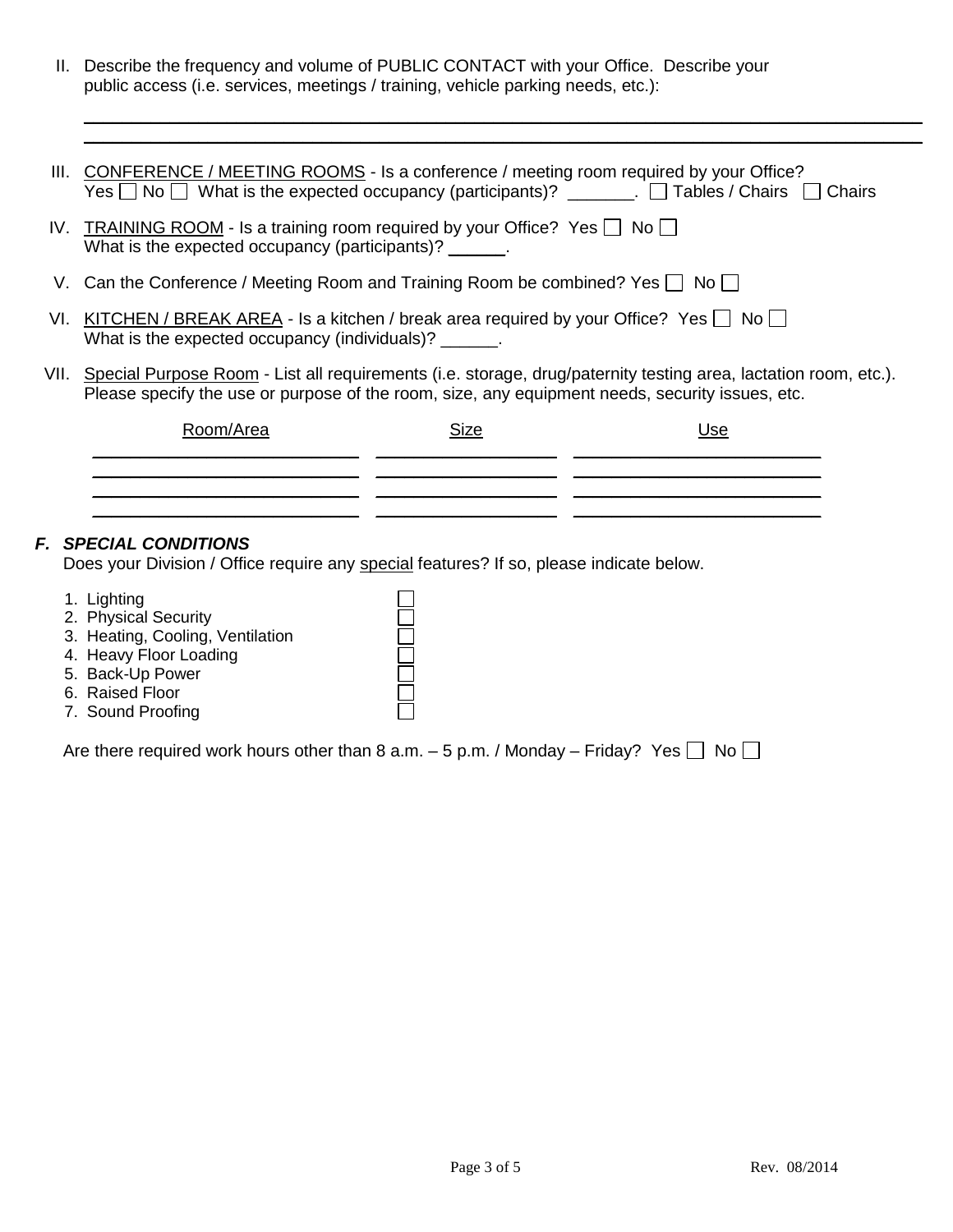

# Space Standards

| <b>OFFICE SPACE STANDARDS</b>                                                                                |             |                     |  |  |
|--------------------------------------------------------------------------------------------------------------|-------------|---------------------|--|--|
| <b>Title / Function</b>                                                                                      | <b>Type</b> | <b>Allocated SF</b> |  |  |
| Executive Director,<br>Commissioner, Agency Head                                                             | Office      | 220                 |  |  |
| Deputy Executive Director,<br>Deputy Commissioner, Division<br>Director, Regional Director, Local<br>Manager | Office      | 120                 |  |  |
| Manager, Supervisor,<br>Coordinator<br>(5 or more direct reports)                                            | Workstation | 64 (8 x 8)          |  |  |
| Professional Staff, Administrative,<br>Tech                                                                  | Workstation | 49 (7x7)            |  |  |
| Hoteling / Call Center                                                                                       | Workstation | 20 (5x4)            |  |  |